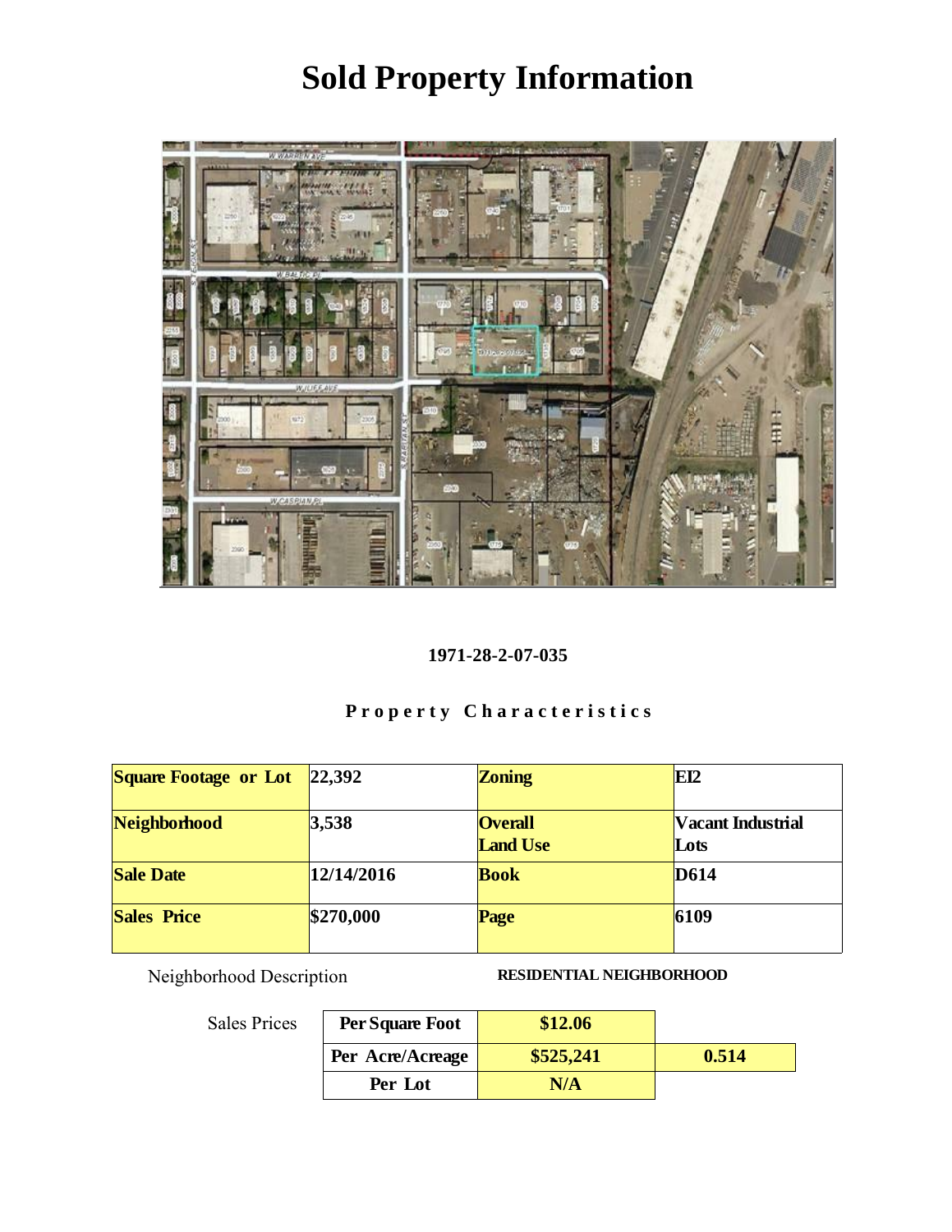#### 753 SALIDA WAY

#### 1975-04-3-01-004

## Property Characteristics

| Square Footage or Lot | 104,108   | Zoning                            | RM1                       |
|-----------------------|-----------|-----------------------------------|---------------------------|
| Neighborhood          | 3,080     | <b>Overall</b><br><b>Land Use</b> | Vacant Industrial<br>Lots |
| <b>Sale Date</b>      | 1/31/2018 | <b>Book</b>                       | D801                      |
| Sales Price           | \$340,000 | Page                              | 1538                      |

Neighborhood Description RESIDENTIAL NEIGHBORHOOD

| Per Square Foot  | \$3.27    |       |
|------------------|-----------|-------|
| Per Acre/Acreage | \$142,260 | 2.390 |
| Per Lot          | N/A       |       |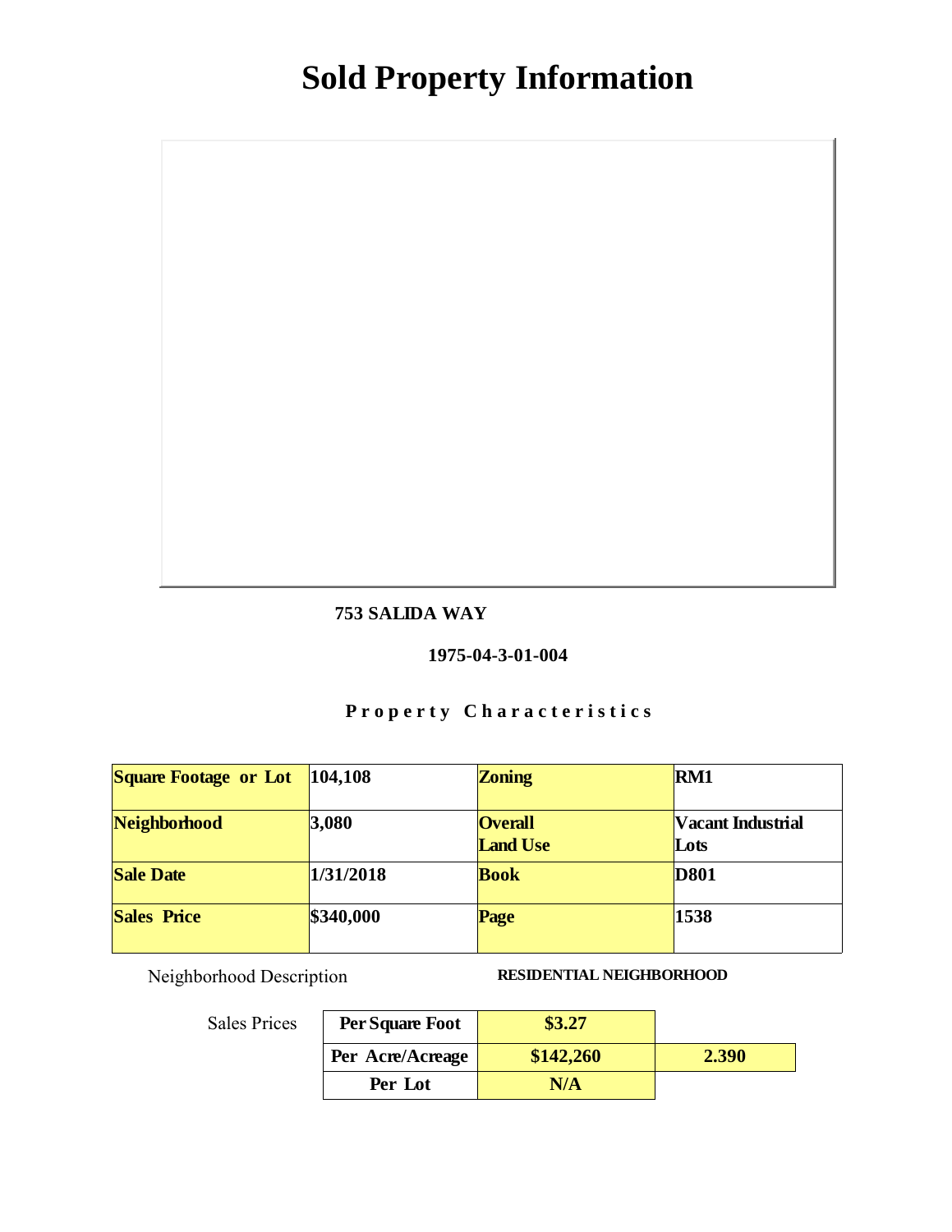

#### 795 NORTH TELLURIDE ST

#### 1975-04-3-07-001

## Property Characteristics

| <b>Square Footage or Lot</b> | 94,932    | Zoning                            | RM1                       |
|------------------------------|-----------|-----------------------------------|---------------------------|
| Neighborhood                 | 3,080     | <b>Overall</b><br><b>Land Use</b> | Vacant Industrial<br>Lots |
| <b>Sale Date</b>             | 7/27/2016 | <b>Book</b>                       | D <sub>608</sub>          |
| <b>Sales Price</b>           | \$367,500 | Page                              | 1887                      |

Sales Prices

Neighborhood Description RESIDENTIAL NEIGHBORHOOD

| Per Square Foot  | \$3.87    |       |
|------------------|-----------|-------|
| Per Acre/Acreage | \$168,629 | 2.179 |
| Per Lot          | N/A       |       |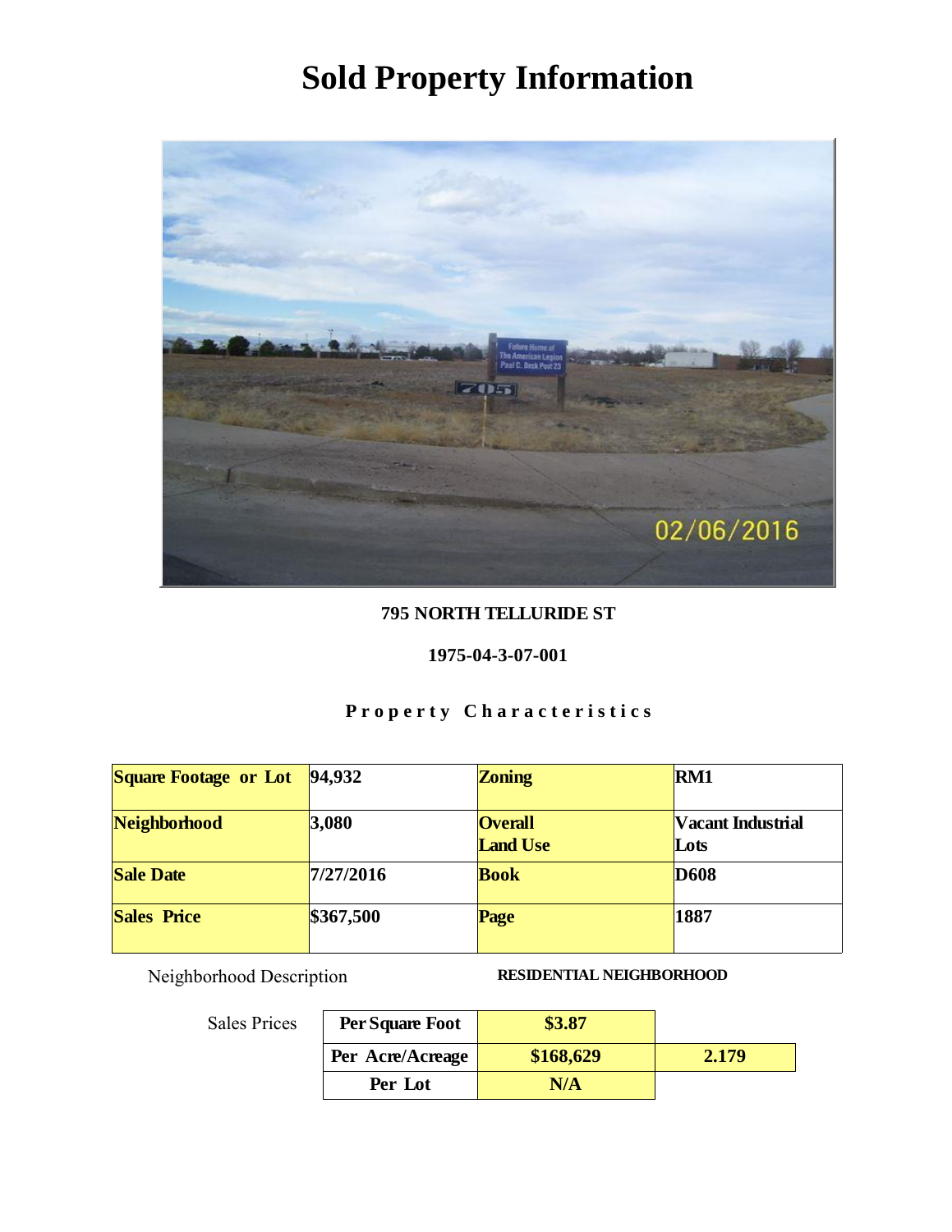

## Property Characteristics

| Square Footage or Lot | 102,053    | Zoning                            | RM <sub>1</sub>           |
|-----------------------|------------|-----------------------------------|---------------------------|
| Neighborhood          | 3,081      | <b>Overall</b><br><b>Land Use</b> | Vacant Industrial<br>Lots |
| <b>Sale Date</b>      | 10/25/2017 | <b>Book</b>                       | D712                      |
| Sales Price           | \$500,000  | Page                              | 1472                      |

Neighborhood Description RESIDENTIAL NEIGHBORHOOD

| Per Square Foot  | \$4.90    |       |
|------------------|-----------|-------|
| Per Acre/Acreage | \$213,419 | 2.343 |
| Per Lot          | N/A       |       |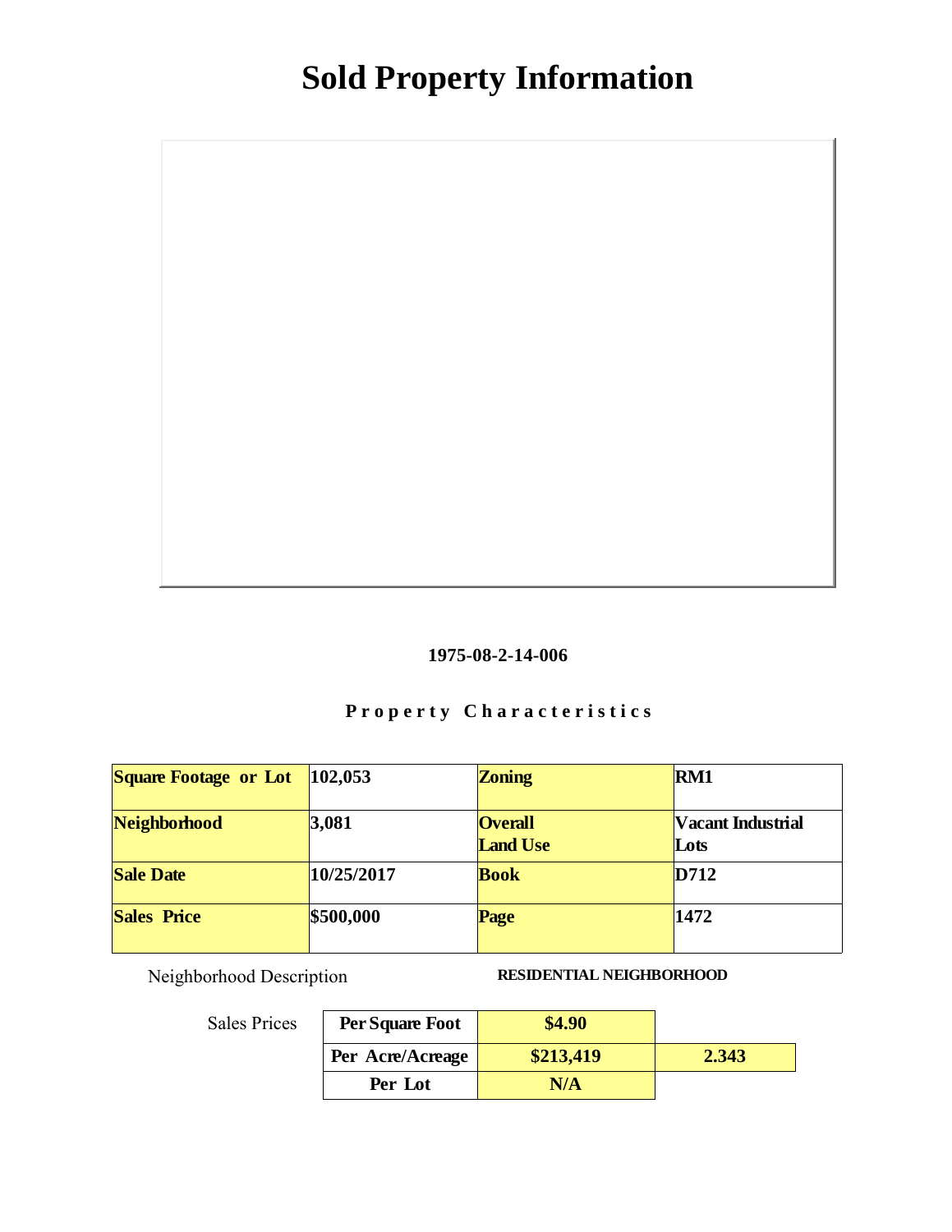#### 15650 E CENTRETECH CIR

#### 1975-08-2-17-001

## Property Characteristics

| Square Footage or Lot | 53,013    | Zoning                            | RM1                       |
|-----------------------|-----------|-----------------------------------|---------------------------|
| Neighborhood          | 3,081     | <b>Overall</b><br><b>Land Use</b> | Vacant Industrial<br>Lots |
| <b>Sale Date</b>      | 6/18/2018 | <b>Book</b>                       | D805                      |
| Sales Price           | \$254,000 | Page                              | 9156                      |

Neighborhood Description RESIDENTIAL NEIGHBORHOOD

| Per Square Foot  | .4.79     |       |
|------------------|-----------|-------|
| Per Acre/Acreage | \$208,708 | 1.217 |
| Per Lot          | N/A       |       |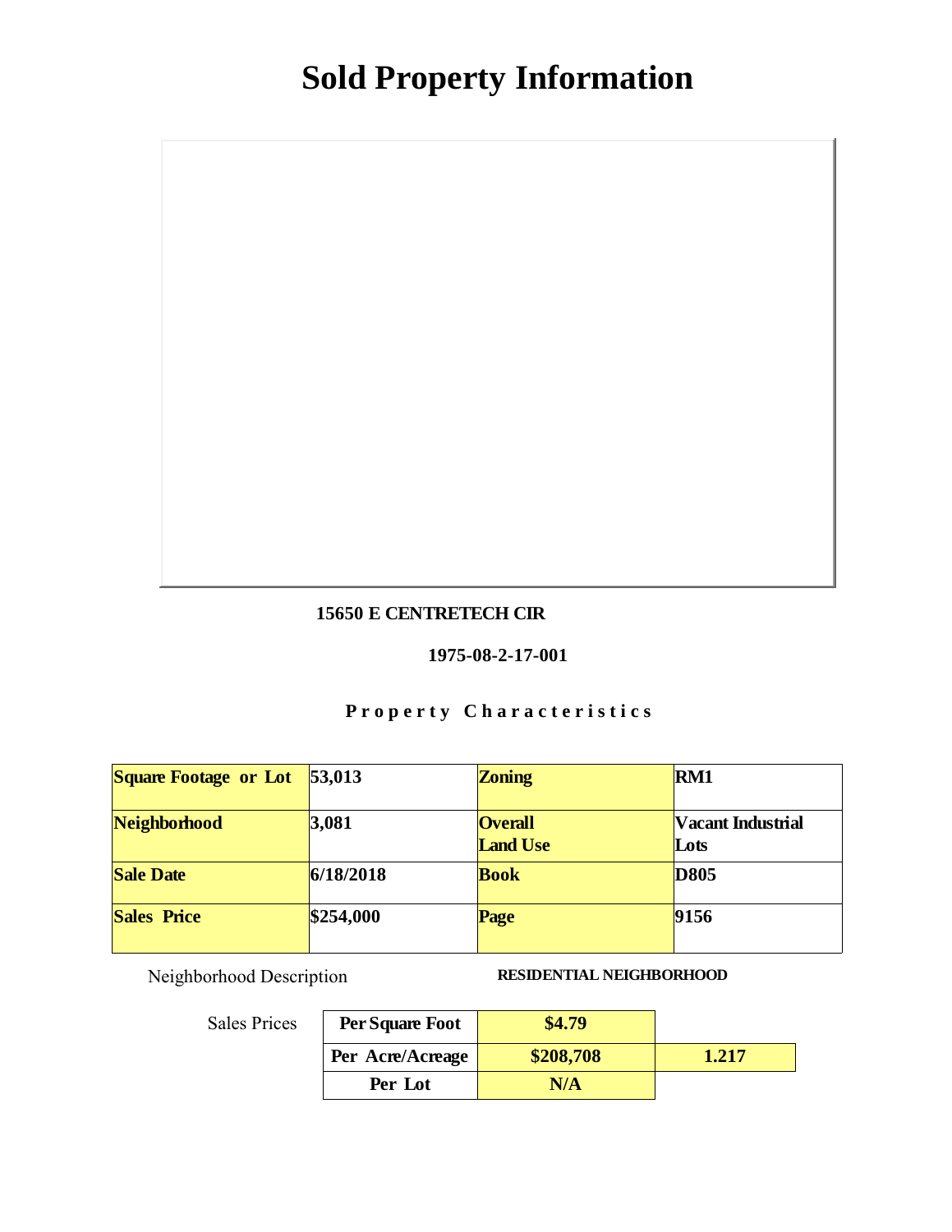

5099 South RIO GRANDE ST

2077-09-3-27-003

## Property Characteristics

| Square Footage or Lot | 16,613     | Zoning                            | LI2                       |
|-----------------------|------------|-----------------------------------|---------------------------|
| Neighborhood          | 3,537      | <b>Overall</b><br><b>Land Use</b> | Vacant Industrial<br>Lots |
| <b>Sale Date</b>      | 12/22/2017 | <b>Book</b>                       | D714                      |
| <b>Sales Price</b>    | \$280,000  | Page                              | 6252                      |

Neighborhood Description RESIDENTIAL NEIGHBORHOOD

| Per Square Foot  | \$16.85   |       |
|------------------|-----------|-------|
| Per Acre/Acreage | \$734,172 | 0.381 |
| Per Lot          | N/A       |       |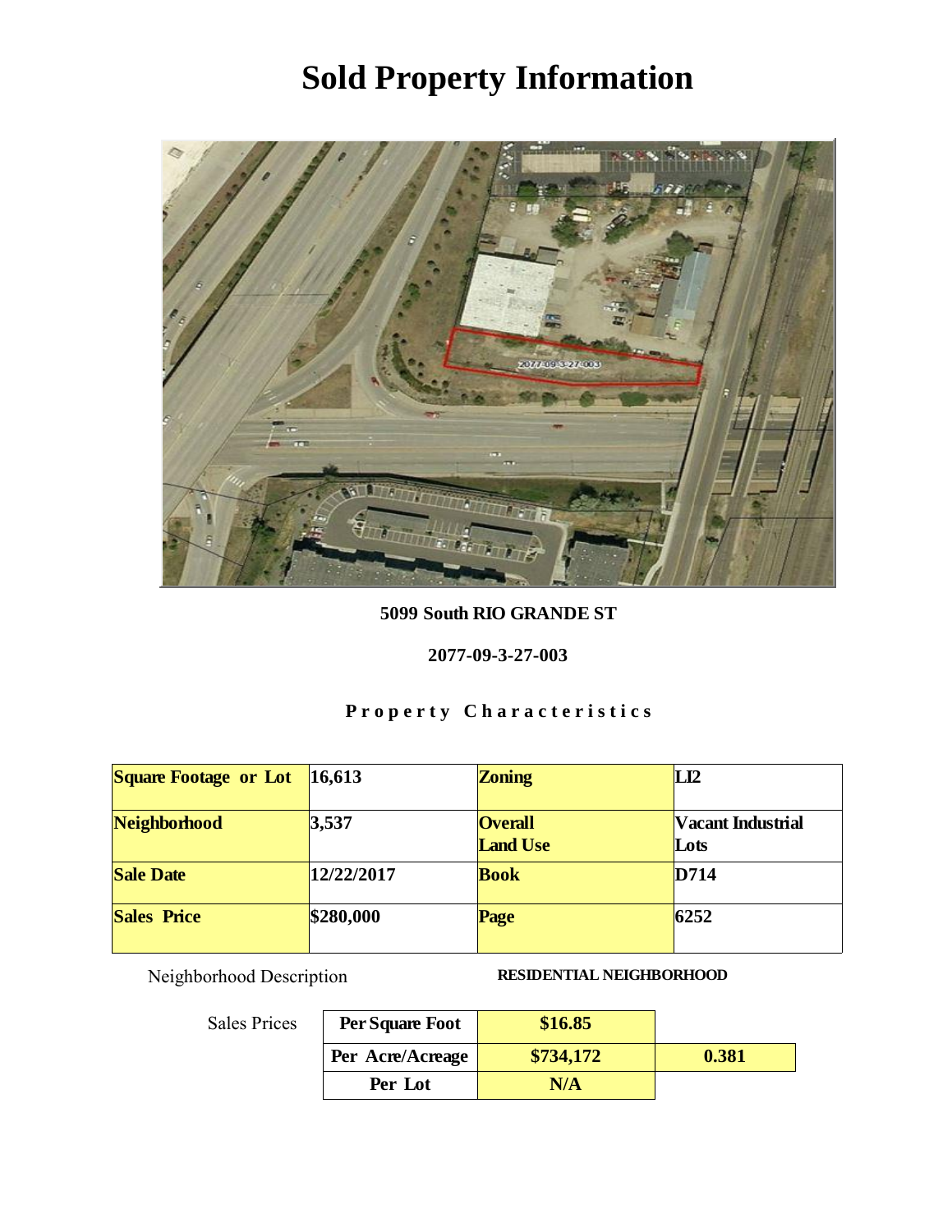

## Property Characteristics

| <b>Square Footage or Lot</b> | 45,999    | Zoning                            | <b>RZIND</b>                         |
|------------------------------|-----------|-----------------------------------|--------------------------------------|
| Neighborhood                 | 3,087     | <b>Overall</b><br><b>Land Use</b> | Vacant Industrial<br><b>PUD</b> Lots |
| Sale Date                    | 12/1/2017 | <b>Book</b>                       | D714                                 |
| <b>Sales Price</b>           | \$82,500  | Page                              | 0847                                 |

Neighborhood Description RESIDENTIAL NEIGHBORHOOD

| Per Square Foot  |          |       |
|------------------|----------|-------|
| Per Acre/Acreage | \$78,126 | 1.056 |
| Per Lot          | N/A      |       |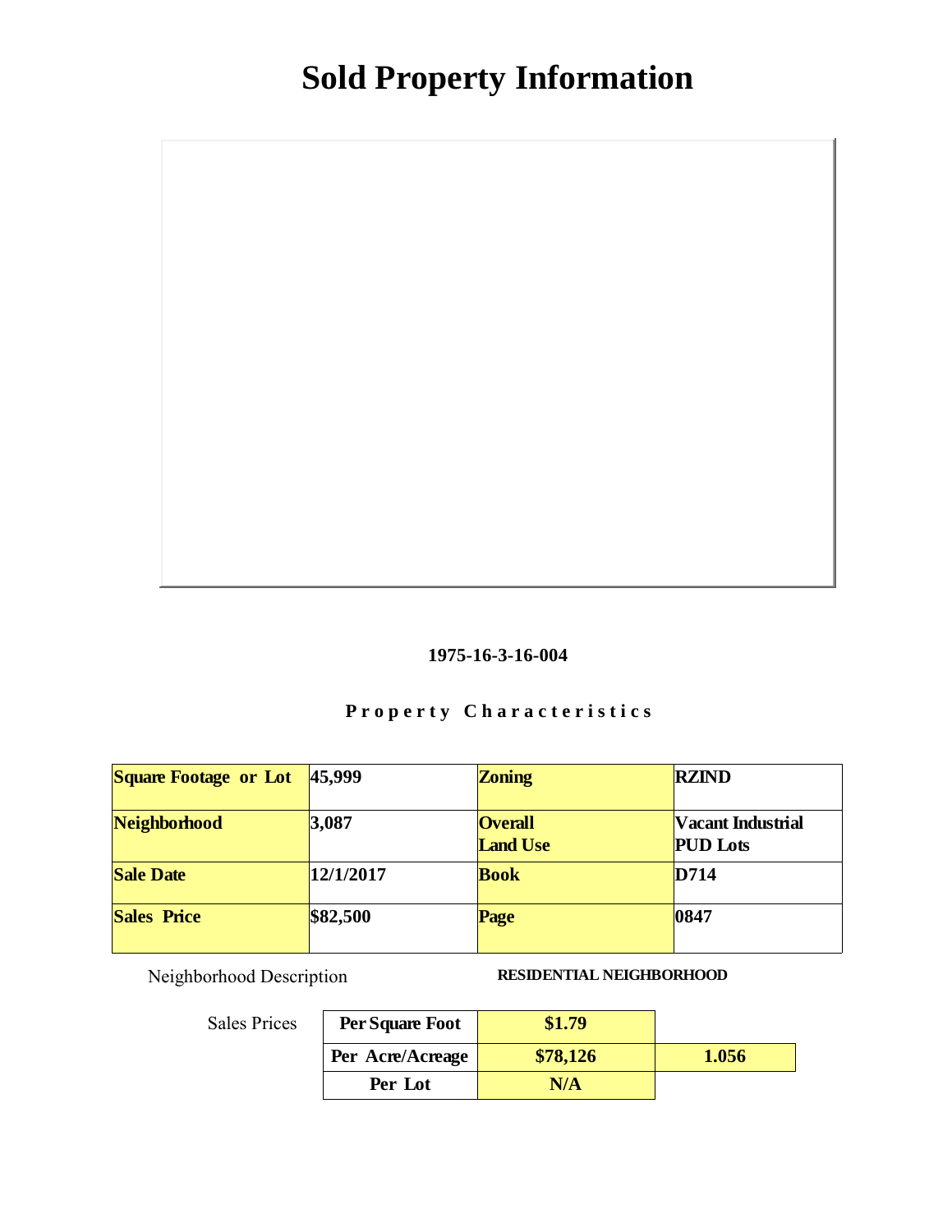

17102 EAST OHIO PL

1975-16-3-17-001

# Property Characteristics

| Square Footage or Lot | 194,975    | Zoning                            | <b>RZIND</b>                         |
|-----------------------|------------|-----------------------------------|--------------------------------------|
| Neighborhood          | 3,087      | <b>Overall</b><br><b>Land Use</b> | Vacant Industrial<br><b>PUD</b> Lots |
| <b>Sale Date</b>      | 10/26/2016 | <b>Book</b>                       | D612                                 |
| <b>Sales Price</b>    | \$365,000  | Page                              | 3093                                 |

Neighborhood Description RESIDENTIAL NEIGHBORHOOD

| Per Square Foot  | \$1.87   |       |
|------------------|----------|-------|
| Per Acre/Acreage | \$81,546 | 4.476 |
| Per Lot          | N/A      |       |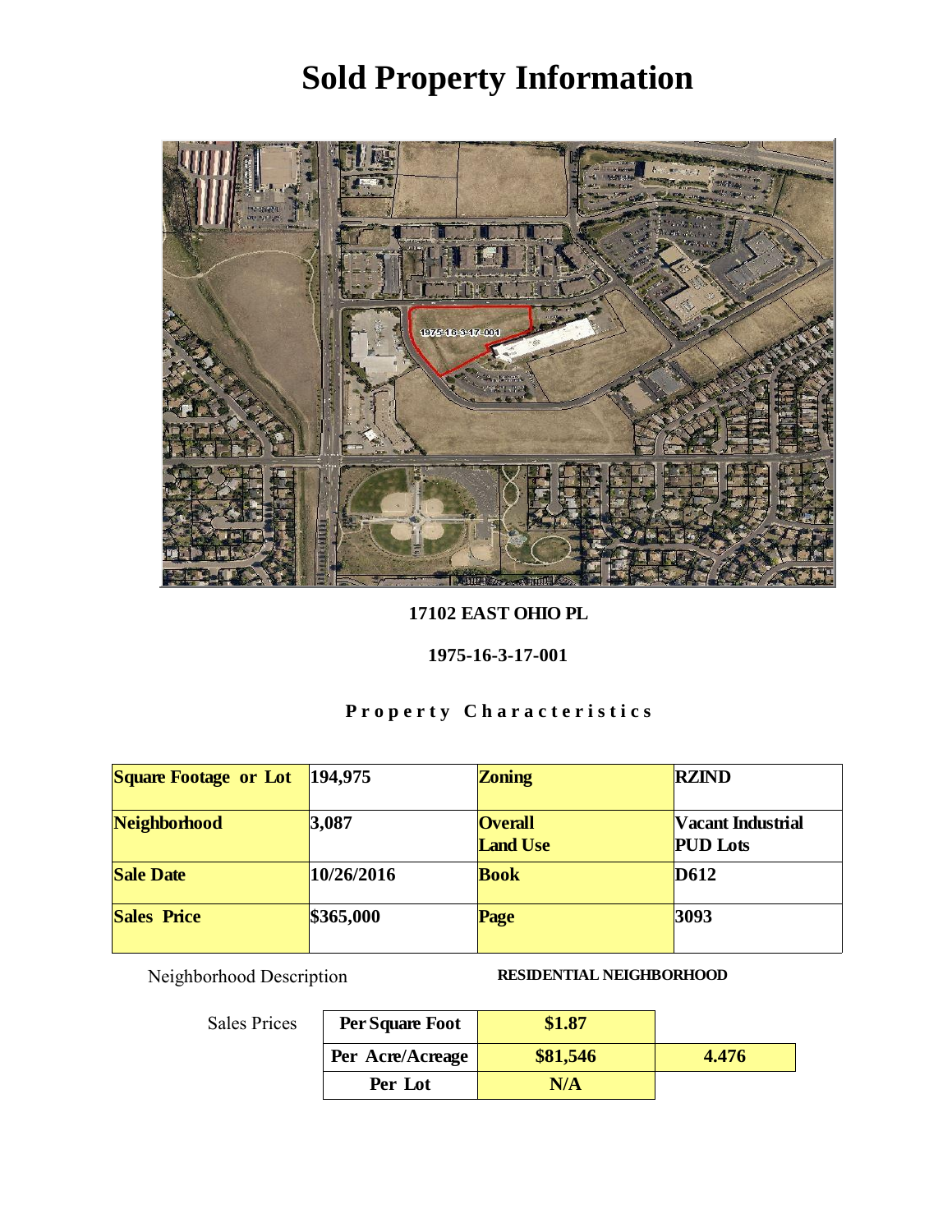

## Property Characteristics

| Square Footage or Lot | 65,688     | Zoning                            | <b>RZIND</b>                         |
|-----------------------|------------|-----------------------------------|--------------------------------------|
| Neighborhood          | 3,084      | <b>Overall</b><br><b>Land Use</b> | Vacant Industrial<br><b>PUD</b> Lots |
| <b>Sale Date</b>      | 12/29/2017 | <b>Book</b>                       | <b>D800</b>                          |
| <b>Sales Price</b>    | \$15,000   | Page                              | 3347                                 |

Neighborhood Description RESIDENTIAL NEIGHBORHOOD

| S | Per Square Foot  | \$0.23  |       |
|---|------------------|---------|-------|
|   | Per Acre/Acreage | \$9.947 | 1.508 |
|   | Per Lot          | N/A     |       |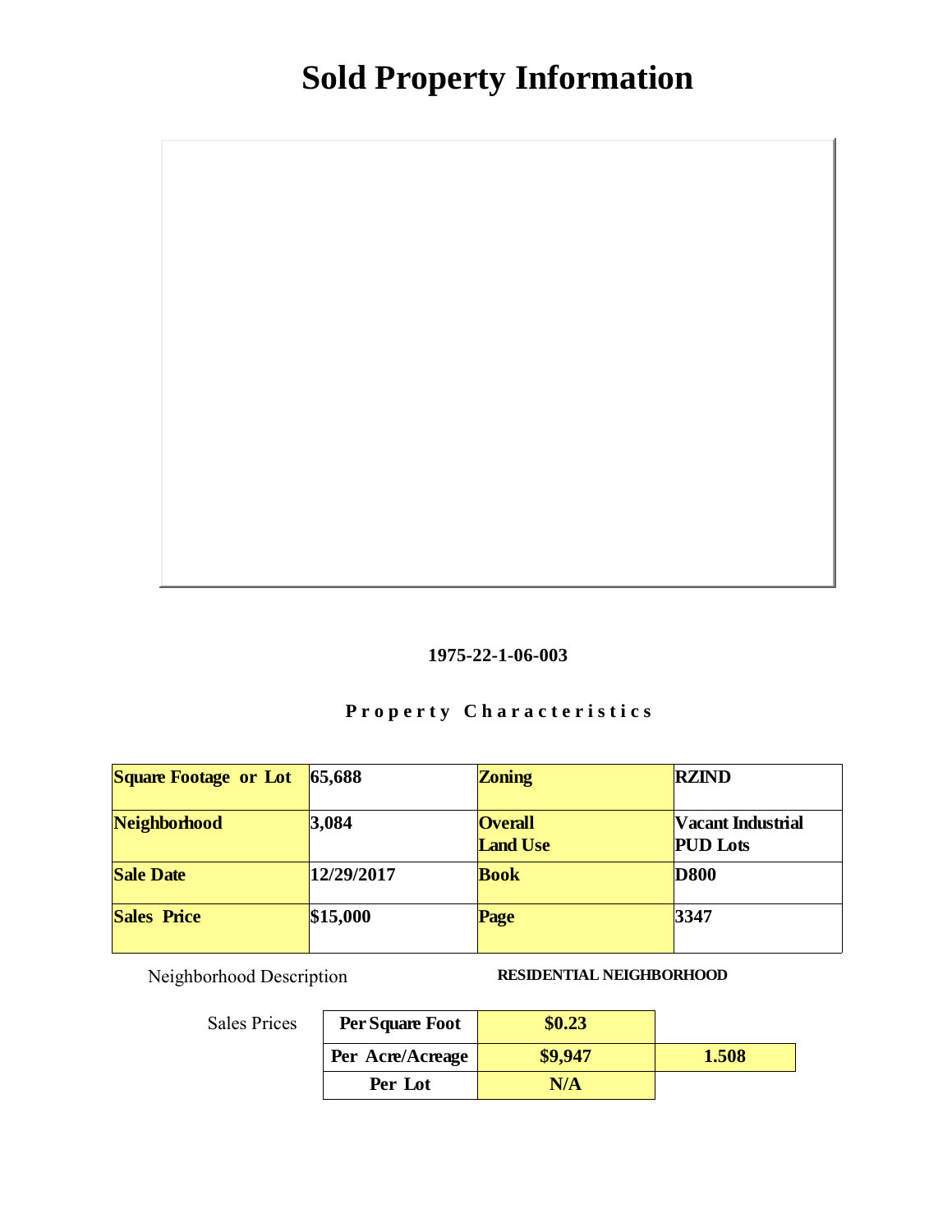

## Property Characteristics

| <b>Square Footage or Lot</b> | 81,326    | Zoning                            | <b>RZIND</b>                         |
|------------------------------|-----------|-----------------------------------|--------------------------------------|
| Neighborhood                 | 3,084     | <b>Overall</b><br><b>Land Use</b> | Vacant Industrial<br><b>PUD</b> Lots |
| Sale Date                    | 3/16/2017 | <b>Book</b>                       | D703                                 |
| <b>Sales Price</b>           | \$16,500  | Page                              | 1048                                 |

Neighborhood Description RESIDENTIAL NEIGHBORHOOD

| S | Per Square Foot  | \$0.20  |       |
|---|------------------|---------|-------|
|   | Per Acre/Acreage | \$8,838 | 1.867 |
|   | Per Lot          | N/A     |       |